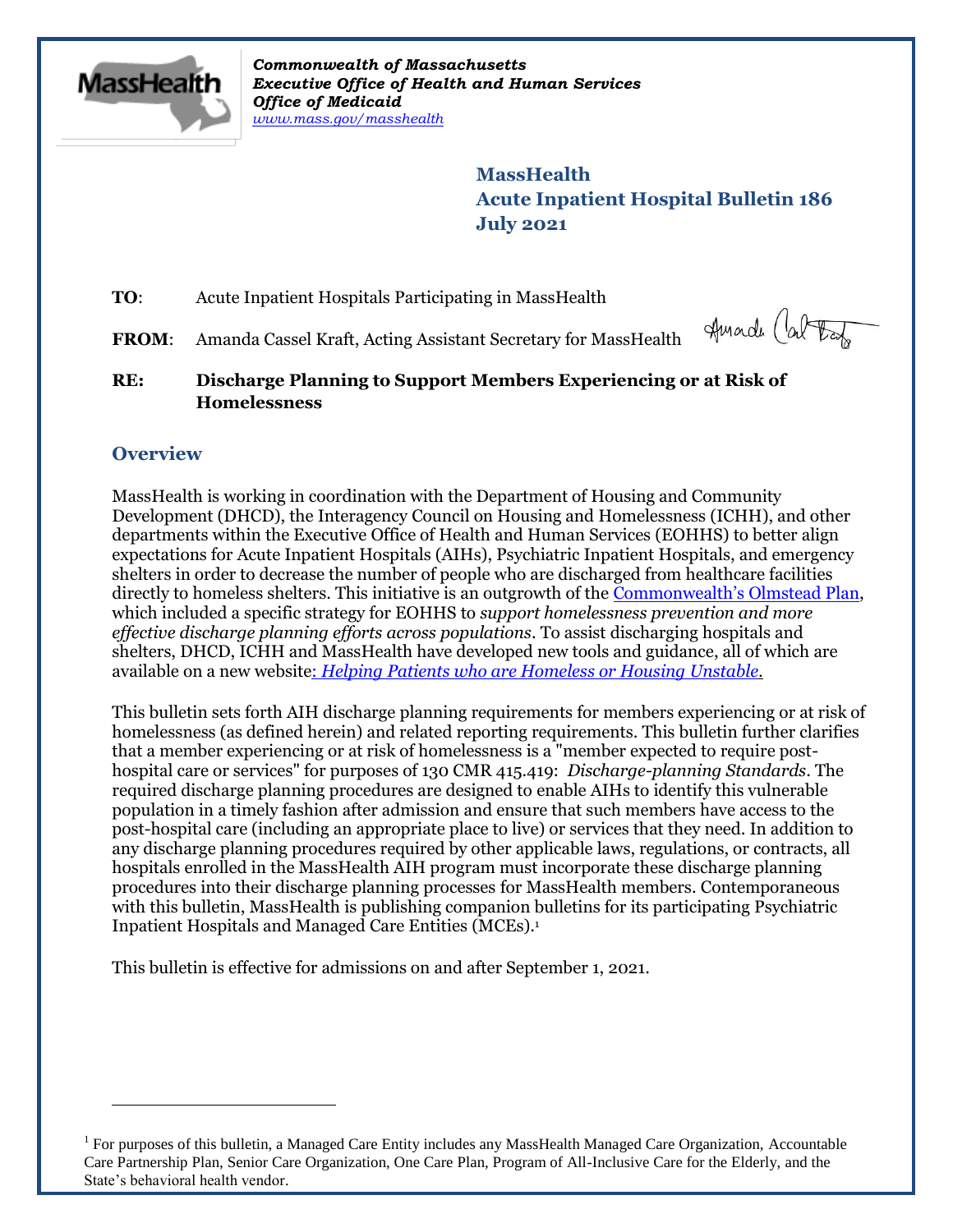**MassHealth Acute Inpatient Hospital Bulletin 186 July 2021 Page 2 of 6**

# **Definitions**

 $\overline{a}$ 

- **A Member Experiencing Homelessness** is any member who lacks a fixed, regular, and adequate nighttime residence and who:
	- o has a primary nighttime residence that is a public or private place not designed for or ordinarily used as a regular sleeping accommodation for human beings including a car, park, abandoned building, bus or train station, airport, or camping group; or
	- o is living in a supervised publicly or privately operated emergency shelter designated to provide temporary living arrangements, including congregate shelters, transitional housing, and hotels and motels paid for by charitable organizations or by federal, state, or local government programs for low-income individuals.
- **A Member at Risk of Homelessness** is any member who does not have sufficient resources or support networks (e.g., family, friends, faith-based or other social networks) immediately available to prevent them from moving to an emergency shelter or another place not meant for human habitation.

# **Discharge Planning Procedures for Members Experiencing or at Risk of Homelessness**

MassHealth regulations at 130 CMR 415.419 describe discharge planning requirements for members expected to require post-hospital care and services. As explained above, this bulletin clarifies that a member experiencing or at risk of homelessness is a "member expected to require post-hospital care and services" for purposes of those regulations. Building on those regulations, the required discharge planning procedures that follow are designed to enable AIHs to identify these members in a timely fashion after admission and ensure that such members have access to the posthospital care or services that they need, including an appropriate housing setting.

## **Discharge Planning Activities at the Time of Admission**

- At the time of admission, and as part of its general discharge planning processes, each AIH must assess each admitted member's current housing situation. At a minimum, the AIH must assess whether such member is experiencing or at risk of homelessness. To aid in this assessment, AIHs must also ensure that their discharge planning staff screen admission data, including but not limited to age, diagnosis, and housing status, within 24 hours of admission. For any member determined by the AIH to be experiencing or at risk of homelessness, the AIH must commence discharge planning activities within three working days of the member's admission.
- To assist in the discharge planning process for each member experiencing homelessness or at risk of homelessness, the AIH must, to the extent consistent with all applicable federal and state privacy laws and regulations,<sup>2</sup> invite and encourage the following persons to participate in or otherwise contribute to such member's discharge planning activities: the

<sup>&</sup>lt;sup>2</sup> To the extent that any applicable federal or state privacy law or regulation requires member consent as a prerequisite to any activity described in this bulletin, the AIH must seek such consent.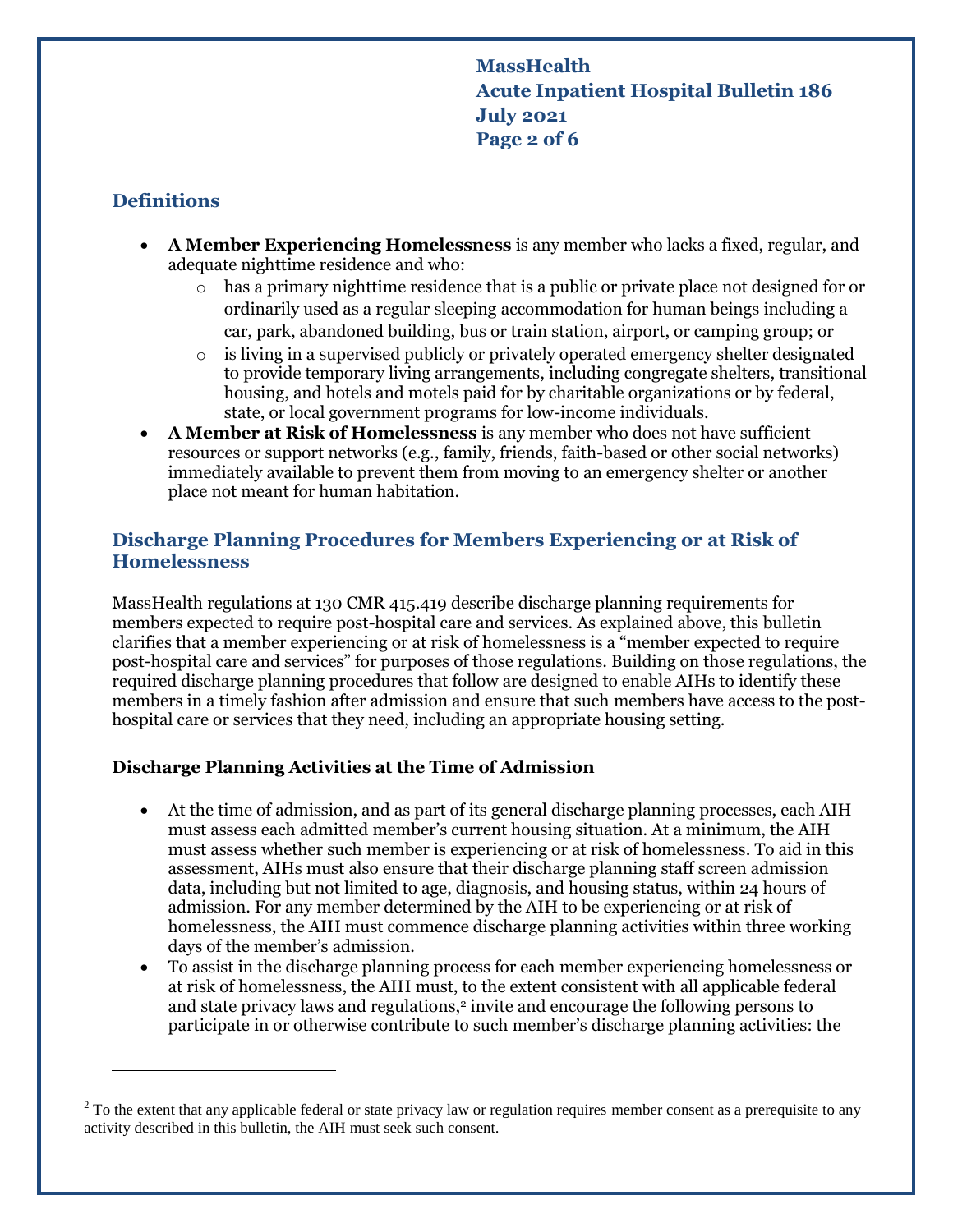# **MassHealth Acute Inpatient Hospital Bulletin 186 July 2021 Page 3 of 6**

member; the member's family members, guardians, primary care providers, behavioral health providers, key specialists, Community Partners, case managers or other representatives, emergency shelter outreach or case management staff, or care coordinators; and any other supports identified by the member. For any such member who is a client of the Department of Mental Health (DMH), the Department of Developmental Services (DDS), or the Massachusetts Rehabilitation Commission (MRC), the AIH must, to the extent consistent with all applicable federal and state privacy laws and regulations, invite and encourage designated staff from each such agency to participate in such member's discharge planning activities.

- For any member experiencing or at risk of homelessness enrolled with a MassHealth MCE, the AIH must contact the member's MCE to work together to identify resources to assist the member's housing situation.
- The AIH must determine whether any non-DMH, non-DDS, or non-MRC-involved member experiencing or at risk of homelessness may be eligible to receive services from some or all of those agencies. For any such member, the AIH must, within two business days of admission, and to the extent consistent with all applicable federal and state privacy laws and regulations, offer to assist the member with completing and submitting an application to receive services from DMH, DDS, or MRC, as appropriate. Please click the following links to obtain additional information about the process of applying to receive services from [DMH,](https://www.mass.gov/info-details/applications-for-dmh-services#:~:text=Contact%20Info%20-%20Where%20to%20Submit%20Your%20DMH,%20%20NEA.serviceauthapplications@mass.gov%20%201%20more%20rows) [DDS,](https://ddsmass.github.io/eligibility-guide/) and [MRC.](https://www.mass.gov/mrc-community-based-services)
- The AIH must determine whether any member experiencing or at risk of homelessness has any substance use disorder. For any such member, the AIH must contact the DPH-sponsored [Helpline](https://helplinema.org/) ((800) 327-5050), the statewide, public resource for finding substance use treatment, recovery options, and assistance with problem gambling. The Helpline's trained specialists will help the member understand the available treatment services and their options.
- For any member experiencing homelessness who is expected to remain in the AIH for fewer than 14 days, the AIH must contact:
	- $\circ$  The emergency shelter in which the member most recently resided, if known, to discuss the member's housing options post discharge; or
	- $\circ$  If the member has not resided in an emergency shelter, or if the emergency shelter in which the member most recently resided is unknown, the local emergency shelter to discuss the member's housing options post discharge.
	- o The names and contact information for emergency shelters is available via [https://hedfuel.azurewebsites.net/iShelters.aspx.](https://hedfuel.azurewebsites.net/iShelters.aspx)

## **Assessing Discharge Options**

- AIHs must ensure that their discharge planning staff are aware of and utilize available community resources to assist with discharge planning for members experiencing homelessness or at risk of homelessness. For example, AIHs must provide regular training to discharge planning staff on available resources and/or up-to-date resource guides. Various resources are available on *[Helping Patients who are Homeless or Housing Unstable.](https://www.mass.gov/info-details/helping-patients-who-are-homeless-or-housing-unstable)*
- AIHs must make all reasonable efforts to prevent discharges to emergency shelters of members who have skilled care needs, members who need assistance with activities of daily living, or members whose behavioral health condition would impact the health and safety of individuals residing in the shelter. For such members, AIHs should seek placement in more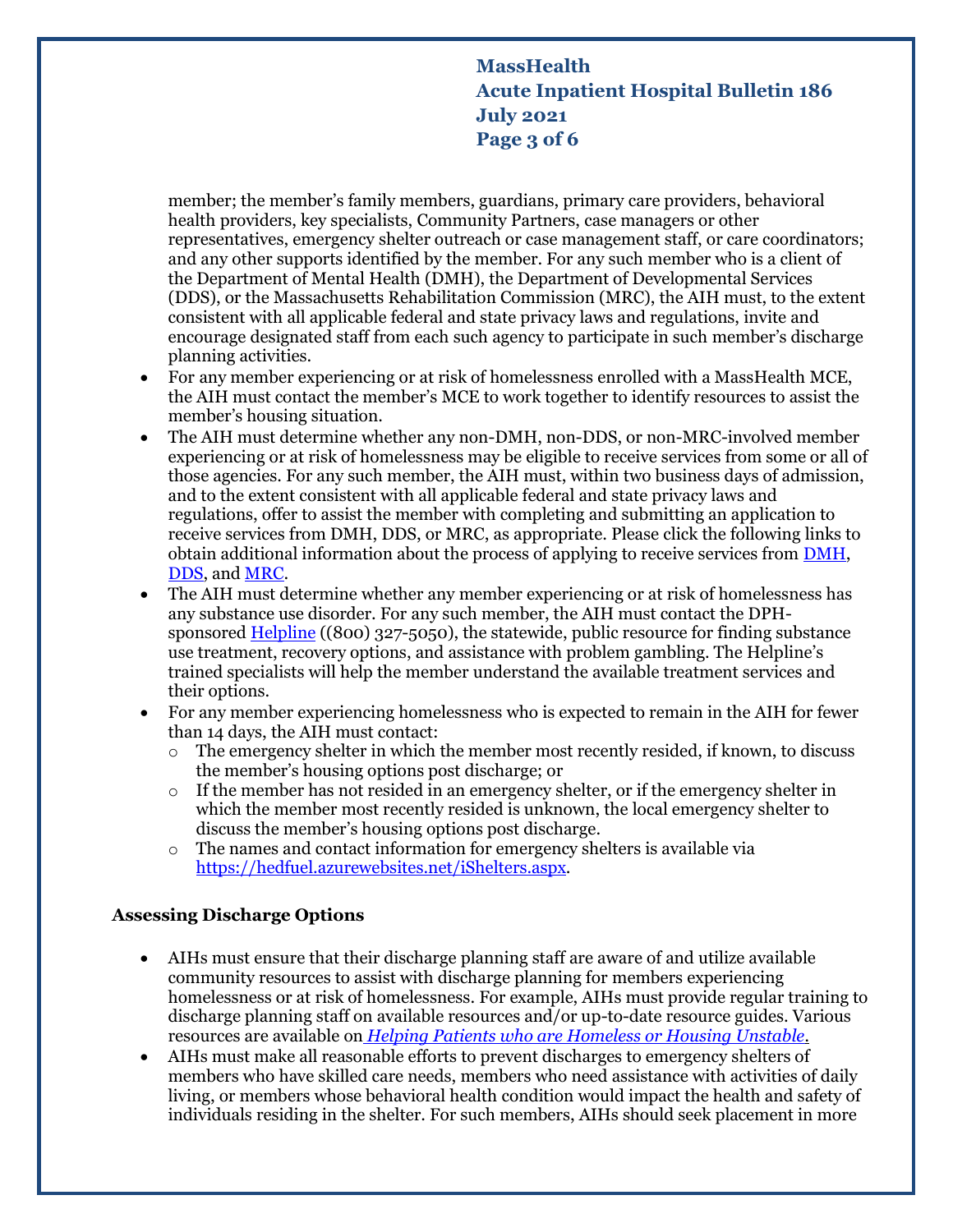# **MassHealth Acute Inpatient Hospital Bulletin 186 July 2021 Page 4 of 6**

appropriate settings, such as DMH community based programs or skilled nursing facilities. EOHHS has established a [website](https://www.mass.gov/info-details/helping-patients-with-skilled-nursing-or-other-long-term-care-needs) to assist provider hospital discharge staff when helping patients with skilled nursing or other long term care needs. This website also includes information about EOHHS's new [Long Term Care Discharge Support Line.](https://www.mass.gov/info-details/helping-patients-with-skilled-nursing-or-other-long-term-care-needs#eohhs-long-term-care-discharge-support-line-)

- For certain members, discharge to an emergency shelter or the streets may be unavoidable. For example, certain members may choose to return to the streets or go to an emergency shelter despite the best efforts of the AIH. For these members, the AIH shall:
	- o Discharge the member only during daytime hours;
	- o Provide the member a meal prior to discharge;
	- o Ensure that the member is wearing weather appropriate clothing and footwear;
	- o Provide the member a copy of their health insurance information;
	- $\circ$  To the extent clinically appropriate and consistent with all applicable laws and regulations, provide the member with a written copy of all prescriptions and at least one week's worth of filled prescription medications;
	- o If the member is to be discharged to an emergency shelter:
		- Provide at least 24 hours advance notice to the shelter prior to discharge;
		- Provide the member with access to paid transportation to the emergency shelter;
		- Ensure that the shelter has an available bed for the member. In the event that a shelter bed is unavailable on the planned discharge date, but a bed will be available soon, the AIH should delay discharge until a bed is available. In these cases, the AIH should bill MassHealth at the administrative day rate for each such day on which the member remains in the AIH, in accordance with the Acute Hospital Request for Applications and Contract (RFA).

### **Tracking and Reporting Discharge Planning Activities**

- AIHs must document in each member's medical record all efforts related to the discharge planning activities described above, including options presented to the member and, if applicable, the member's refusal of any alternatives to discharge to the streets or emergency shelters.
- AIHs must track discharges of members to local emergency shelters or the streets in a form, format, and cadence to be specified by MassHealth.

## **Available Resources**

As part of the collaborative effort with DHCD and ICHH, MassHealth has jointly developed a Discharge Planning Toolkit – a series of guidance documents and technical assistance products. The section below provides an overview of these tools, all of which incorporate the protocols described above.

All of these materials can be accessed online at a new website: *[Helping Patients who are Homeless](https://www.mass.gov/info-details/helping-patients-who-are-homeless-or-housing-unstable)  [or Housing Unstable](https://www.mass.gov/info-details/helping-patients-who-are-homeless-or-housing-unstable)*. This website includes resources, information, and a support line to assist hospital staff in placing members who are experiencing or at risk of homelessness.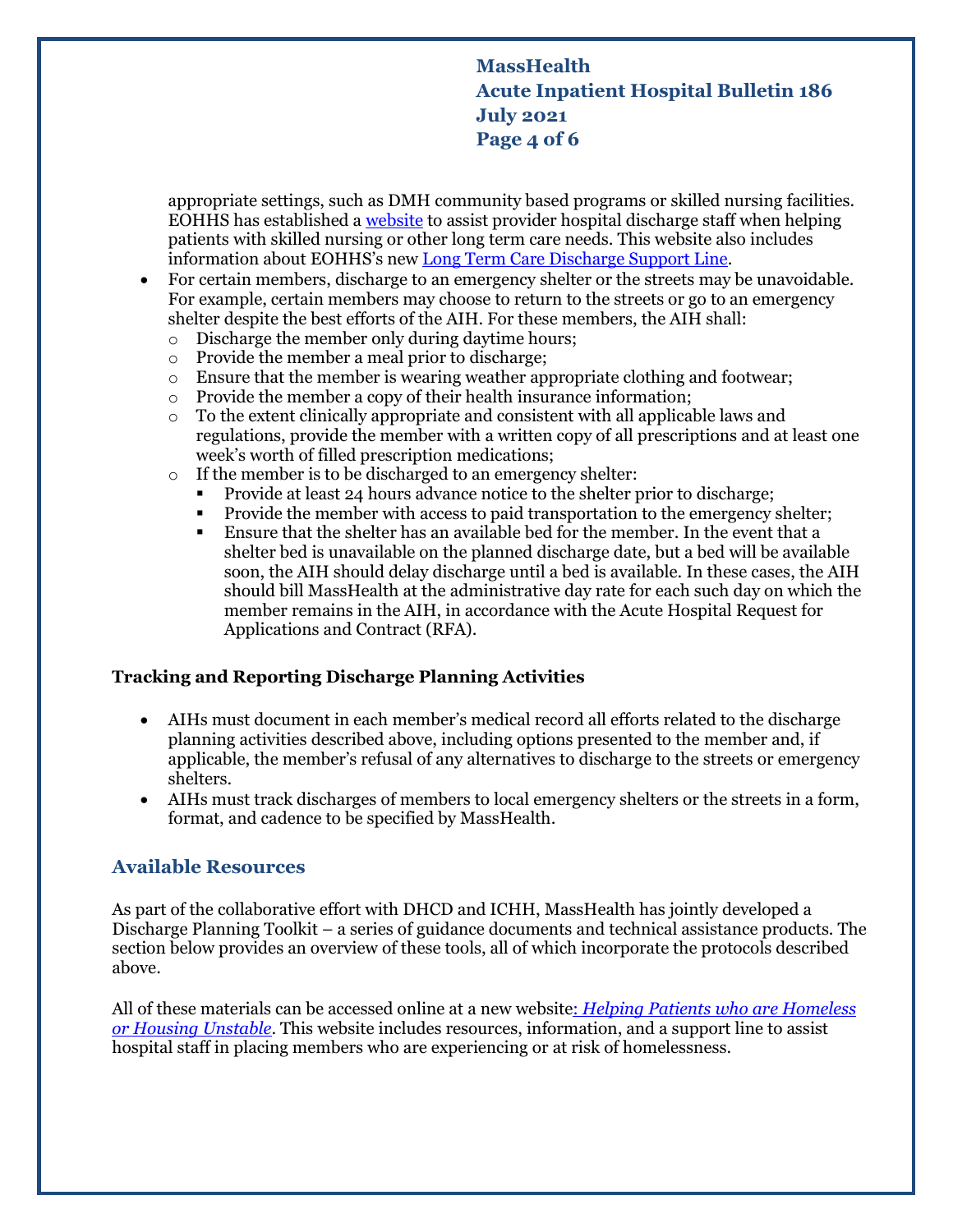**MassHealth Acute Inpatient Hospital Bulletin 186 July 2021 Page 5 of 6**

#### *Housing Tool for Housing Discharge Staff*

Housing resources, particularly during the COVID-19 pandemic, can be challenging to navigate. This online decision tree can help guide hospital discharge staff when working with a member experiencing or at risk of homelessness by providing specific action steps tailored to the individual's unique situation. A short companion video provides instructions for using the Housing Tool.

#### *DHCD Letter to Individual Emergency Shelter Providers*

This newly released letter outlines DHCD's expectations and requirements for providers that operate emergency shelters for individuals experiencing homelessness with regards to communicating and collaborating with provider hospital discharge staff. Highlights of the letter include reminders that emergency shelters may not place geographic/community of origin restrictions on access, and may not refuse entry to individuals taking prescribed medications, including opiates, oxygen, and benzodiazepines. In addition, DHCD guidance encourages shelters to be prepared to receive and be receptive to inquiries from provider hospitals who may have an individual that previously resided in a shelter by sharing information about the individual's housing history and any other support systems they may have (family, friends, case managers, housing leads, etc.).

#### *ICHH Letter to State Agency Stakeholders*

This letter from ICHH provides the context for the renewed focus on the intersection between facility discharges and homelessness.

#### *Reporting Form for Inappropriate Discharge to Adult Individual Shelter*

To develop more robust information related to discharges from facilities into shelters, DHCD, in consultation with ICHH and MassHealth have developed a Discharge Reporting Form for shelters to complete for any situations in which an individual may have been inappropriately discharged from a hospital to a shelter. This information will help guide future policy discussions and inform hospital practices.

### *Finding Alternatives to Shelter: A Discussion Guide for Hospital Discharge Staff and Shelter Realities*

The following documents are helpful tools to use during discharge to identify possible housing solutions other than shelter. *Finding Alternatives to Shelter: A Discussion Guide for Hospital Discharge Staff* provides examples of specific prompts and questions to help facilitate an in-depth iterative conversation between discharge staff and a member about possible housing options during discharge. *Shelter Realities* provides clear information about things for a member to consider before choosing to discharge to shelter, including space configurations (e.g., beds, privacy, storage), and operations (e.g., rules around daytime hours, time limits).